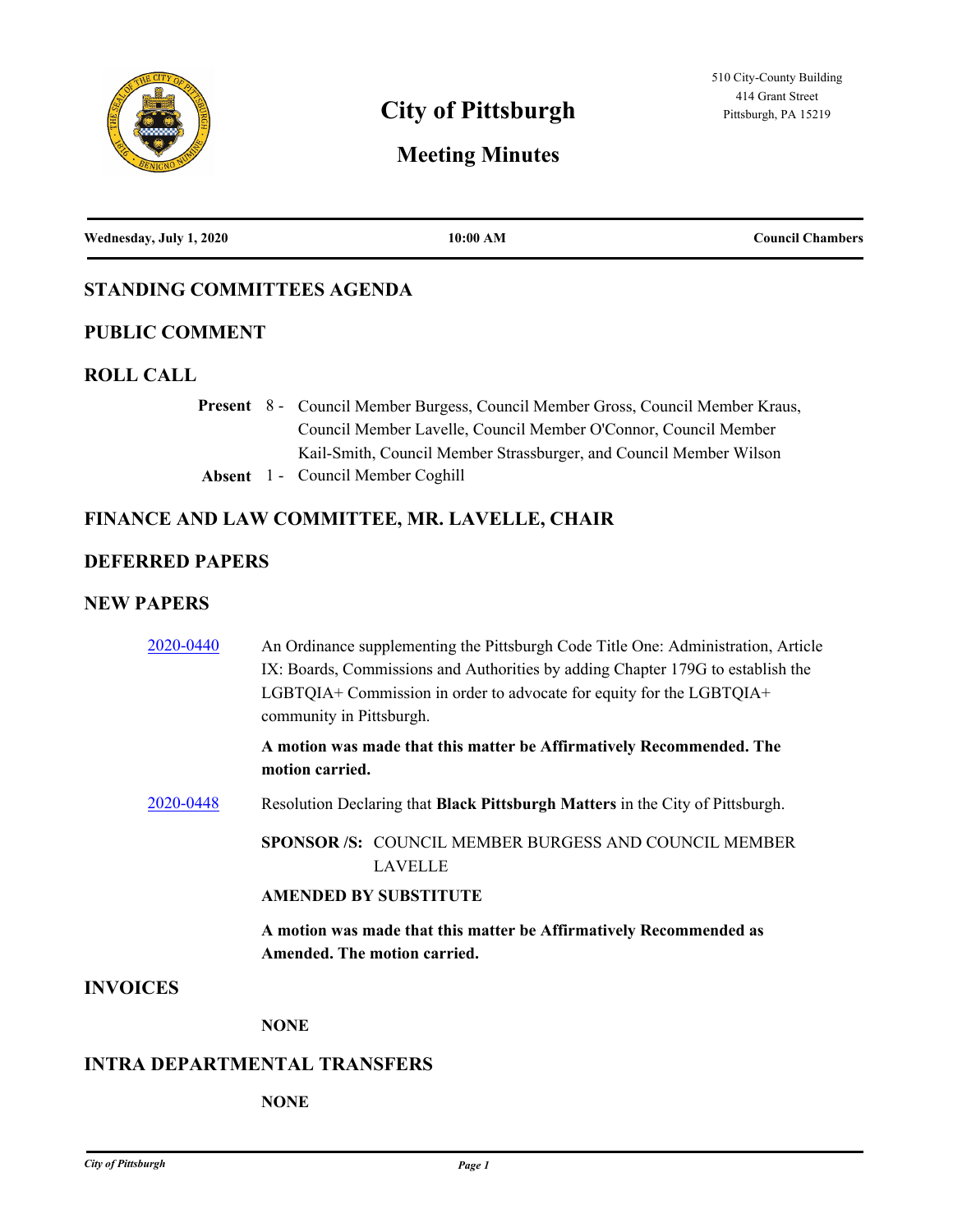# **P-CARD APPROVALS**

**A motion was made that this matter be Approved. The motion carried.**

[Item 15](http://pittsburgh.legistar.com/gateway.aspx?m=l&id=/matter.aspx?key=25297) P-Cards

# **PUBLIC SAFETY SERVICES COMMITTEE, MR. O'CONNOR, CHAIR**

## **NEW PAPERS**

[2020-0441](http://pittsburgh.legistar.com/gateway.aspx?m=l&id=/matter.aspx?key=25242) Resolution authorizing the Mayor and Director of the Department of Public Safety to execute relevant agreements to receive grant funding from the US Department of Justice for Coronavirus Emergency Supplemental Funding and further providing for an agreement and expenditures not to exceed SIX HUNDRED SEVENTY-SIX THOUSAND EIGHT HUNDRED NINETY-FIVE (\$676,895.00) dollars for this stated purpose.

> **A motion was made that this matter be Affirmatively Recommended. The motion carried.**

#### **PUBLIC WORKS COMMITTEE, MR. COGHILL, CHAIR**

#### **SUPPLEMENTAL - NEW PAPERS**

[2020-0485](http://pittsburgh.legistar.com/gateway.aspx?m=l&id=/matter.aspx?key=25287) Resolution authorizing the Mayor and the Director of the Department of Finance to grant a temporary construction easement to 2013 PA Brushton, LLC to perform land stabilizing work.

#### **A motion was made that this matter be Affirmatively Recommended. The motion carried.**

## **NEW PAPERS**

[2020-0436](http://pittsburgh.legistar.com/gateway.aspx?m=l&id=/matter.aspx?key=25237) Resolution authorizing the Mayor and the Director of the Department of Public Works to enter into a Temporary Right of Entry and License Agreement between the City of Pittsburgh and the four HOMEOWNERS for the purpose of repairing the slope through soil stabilization at the rear of the HOMEOWNERS' property adjacent and in FRICK Park.

> **A motion was made that this matter be Affirmatively Recommended. The motion carried.**

# **LAND USE AND ECONOMIC DEVELOPMENT COMMITTEE, MR. WILSON, CHAIR**

# **DEFERRED PAPERS**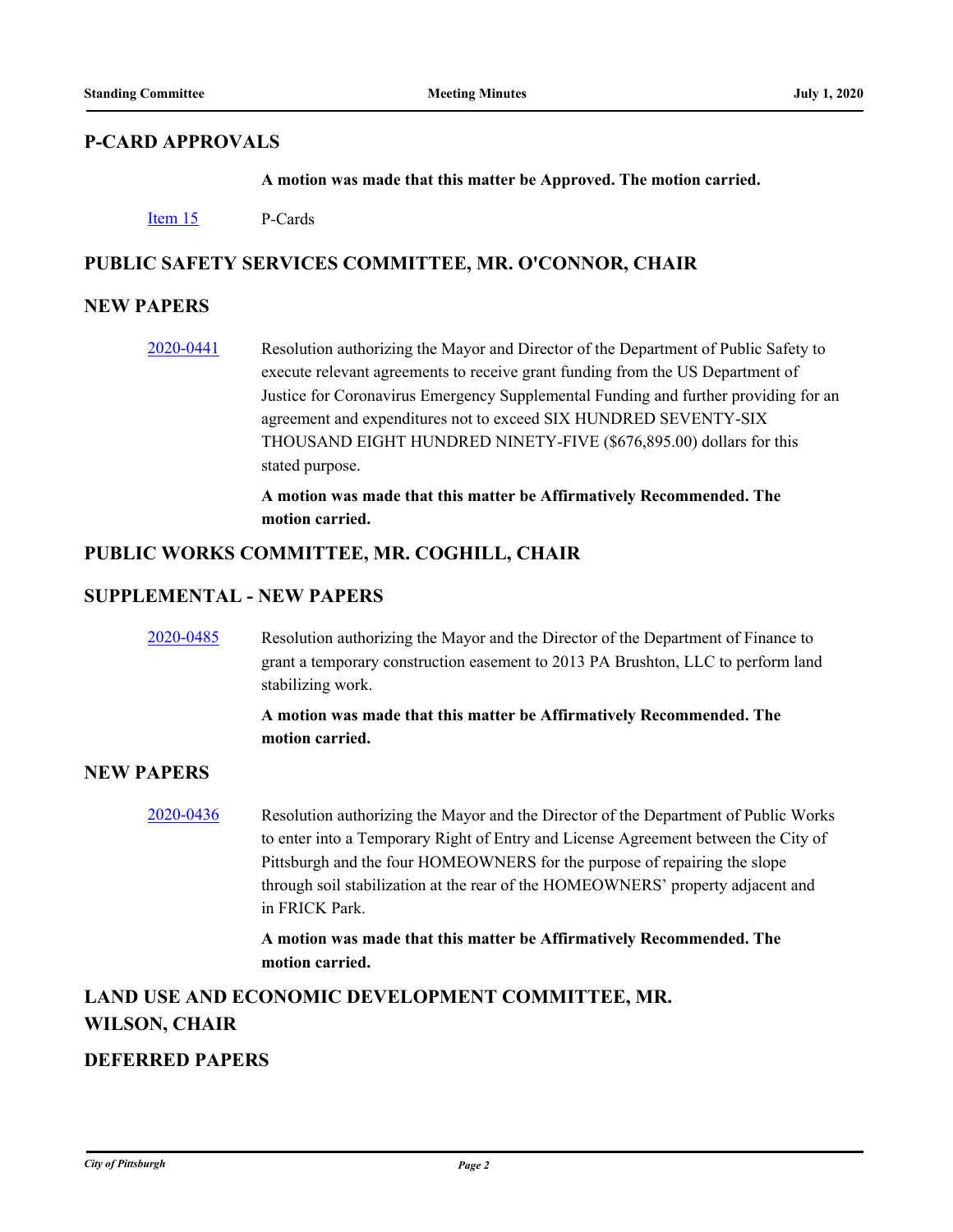| 2020-0236 | Resolution providing for the designation as a Historic Structure under Title 11 of the                                                                                |
|-----------|-----------------------------------------------------------------------------------------------------------------------------------------------------------------------|
|           | Code of Ordinances that certain structure known as The Ewalt House, located at 186                                                                                    |
|           | Home Street (80-P-222), in the Lawrenceville Neighborhood, in the 9th Ward, City                                                                                      |
|           | of Pittsburgh.                                                                                                                                                        |
|           | (Public Hearing held 6/9/2020)                                                                                                                                        |
|           | A motion was made that this matter be Held in the Committee on Land Use<br>and Economic Development, due back by 7/8/2020. The motion carried.                        |
| 2020-0237 | Resolution providing for the designation as a Historic Structure under Title 11 of the<br>Code of Ordinances that certain structure known as The Mowry-Addison House, |
|           | located at 5134 Carnegie Street (80-G-239), in the Lawrenceville Neighborhood, in                                                                                     |
|           | the 10th Ward, City of Pittsburgh.                                                                                                                                    |
|           | (Public Hearing held 6/9/2020)                                                                                                                                        |
|           | A motion was made that this matter be Affirmatively Recommended. The<br>motion carried.                                                                               |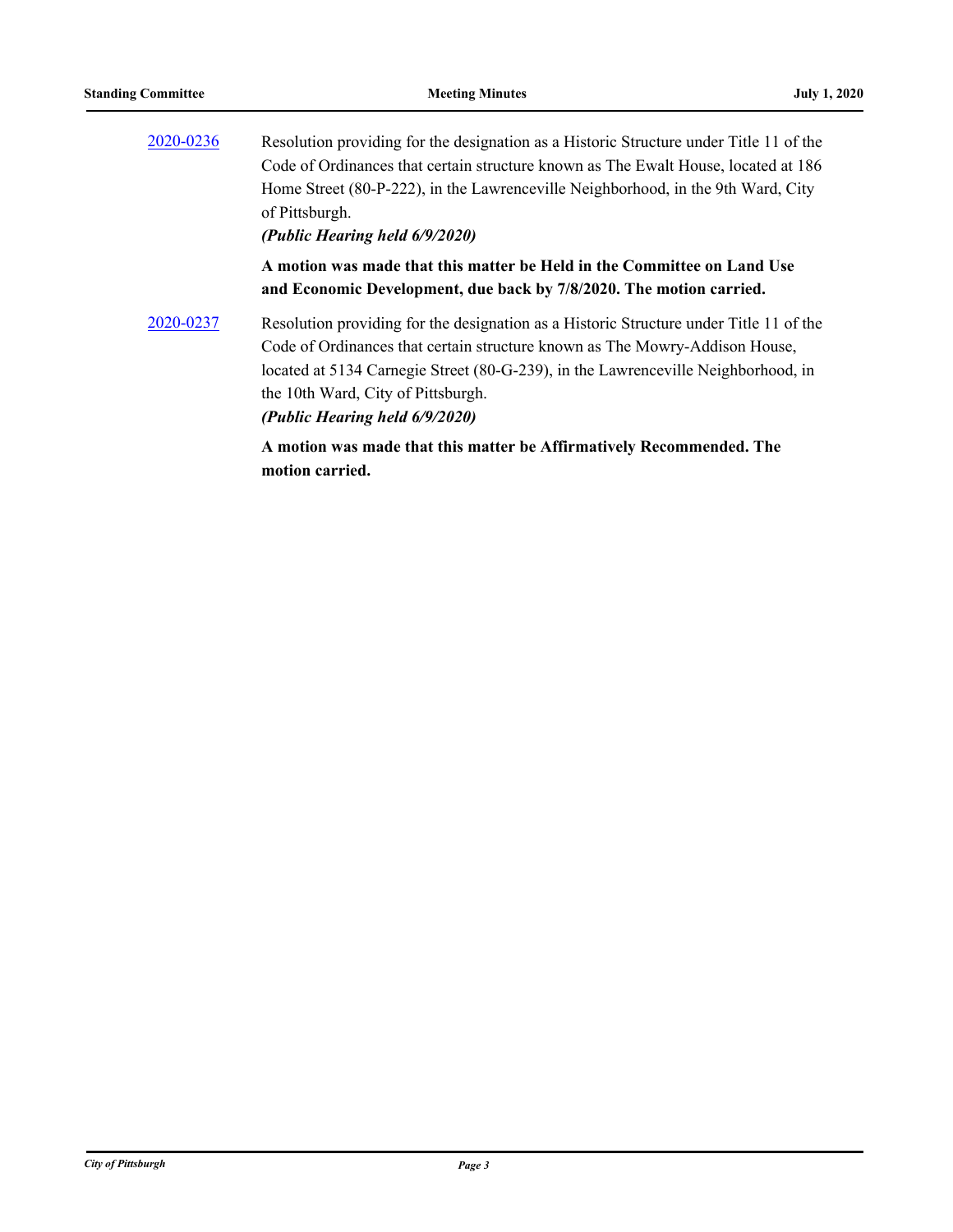# **INNOVATION, PERFORMANCE AND ASSET MANAGEMENT COMMITTEE, MRS. STRASSBURGER, CHAIR**

# **SUPPLEMENTAL - NEW PAPERS**

[2020-0494](http://pittsburgh.legistar.com/gateway.aspx?m=l&id=/matter.aspx?key=25296) Resolution amending and supplementing Resolution 539 of 2016, as amended, entitled "authorizing the Mayor, City Clerk and/or Director of the Department of Innovation and Performance to enter into a Contract or Contracts or Agreement or Agreements with Granicus, Inc., for software upgrades, server hosting services and annual maintenance of Legistar agenda management and video streaming" in order to extend the contract an additional 12 months, for a total cost of \$247,722.22.

**SPONSOR /S:** COUNCIL MEMBER STRASSBURGER

**A motion was made that this matter be Affirmatively Recommended. The motion carried.**

#### **NEW PAPERS**

[2020-0442](http://pittsburgh.legistar.com/gateway.aspx?m=l&id=/matter.aspx?key=25243) Resolution amending Resolution No. 389 of 2019, which authorized the Mayor and the Director of the Department of Permits, Licenses, and Inspections to enter into an agreement or agreements or amendments to existing agreements to purchase Accela Civic Platform and Accela Citizen Access subscription and cloud hosting services so as to extend the contract an additional year until June 30, 2021, and increase the not-to-exceed cost from \$1,269,962.16 to \$1,289,919.29.

> **A motion was made that this matter be Affirmatively Recommended. The motion carried.**

## **INTERGOVERNMENTAL AFFAIRS COMMITTEE, MS. GROSS, CHAIR**

# **DEFERRED PAPERS**

| 2020-0362 | Resolution adopting Plan Revision to the City of Pittsburgh's Official Sewage<br>Facilities Plan for Duncan Street Townhomes at 5308-5314 Duncan Street,<br>Pittsburgh, PA 15201. |
|-----------|-----------------------------------------------------------------------------------------------------------------------------------------------------------------------------------|
|           | A motion was made that this matter be Held in the Committee on<br>Intergovernmental Affairs, due back by 7/8/2020. The motion carried.                                            |
| 2020-0363 | Resolution adopting Plan Revision to the City of Pittsburgh's Official Sewage<br>Facilities Plan for 52nd Street Townhomes at 724 & 728 52nd Street, Pittsburgh, PA<br>15201.     |
|           | A motion was made that this matter be Held in the Committee on<br>Intergovernmental Affairs, due back by 7/8/2020. The motion carried.                                            |